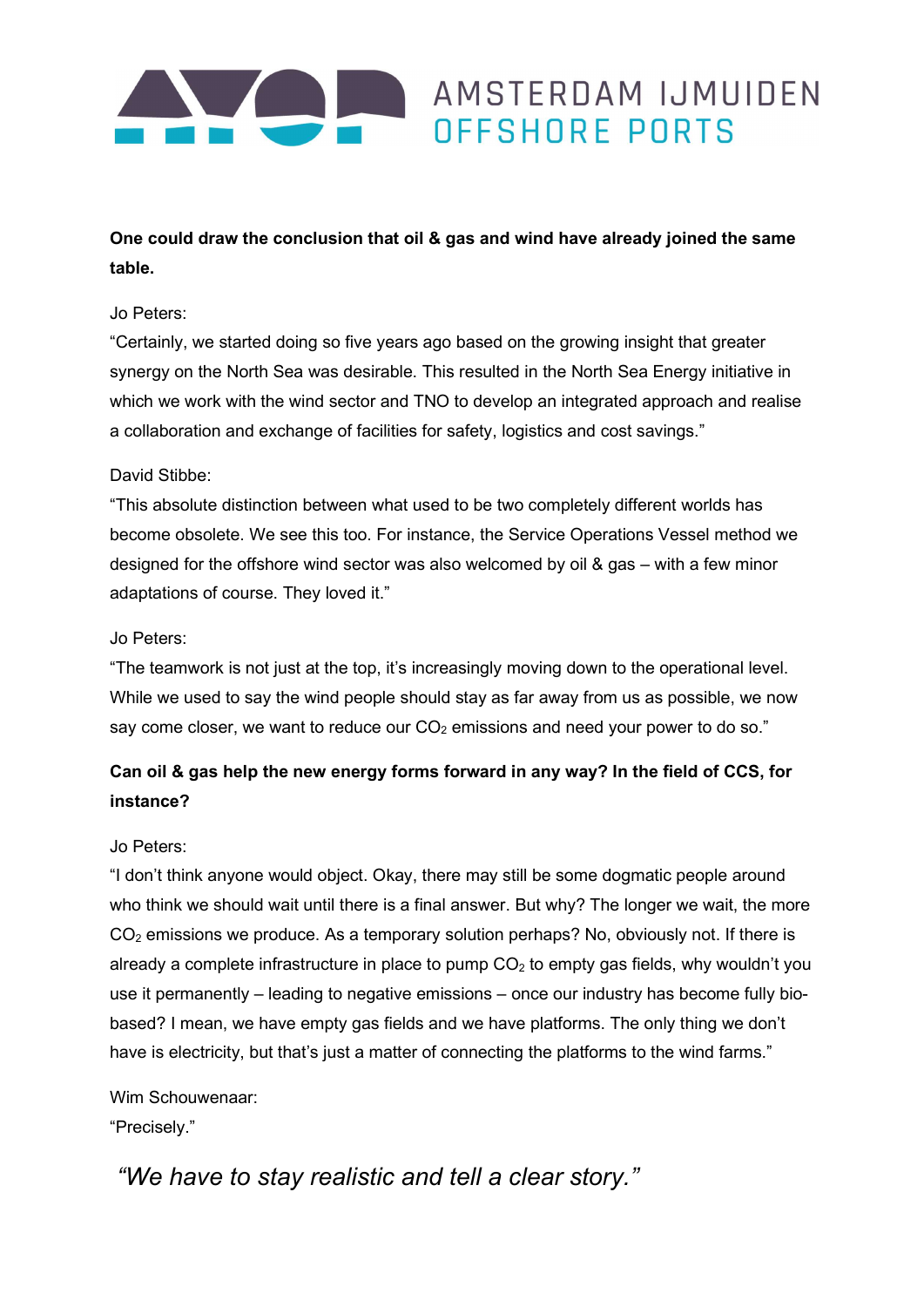## Jo Peters:

"I think every new platform will become wind-electric. You won't get a license otherwise. And the use of existing platforms should be determined on a case-by-case basis."

# David Stibbe:

"Indeed, we have to be realistic and tell a clear story. Everyone's constantly talking about carbon footprint reduction. The ambitions in that regard are clear, only not everything is technically possible (yet). We are obviously doing what we can via digital route optimisation and the use of sustainable fuels such as Good Fuel, for instance, but full electric sailing is not feasible at this point. We have to find the right balance between ambition and feasibility. But please, let's just keep our feet on the ground."

# Jo Peters:

"I'd like to add that there are people who have all the right intentions but are  $-$  as I call it  $$ autistically sustainable. They believe that since we are cutting down on gas consumption, everything should be dismantled immediately. But the energy transition can only be realised quickly if you involve the entire system, have a clear view of the end result and define the required route in a smart way. If you don't, chances are things will go badly. And if things do work out, it would be enormously expensive."

# You're saying that the pressure from the big bad world outside is significant, while the knowledge is relatively limited. How do you manage all these expectations?

# Wim Schouwenaar:

"As David said, the difficulty lies in the story. It has to be told correctly. Simply put, in the coming years North Sea gas is essential for the transition to new forms of energy. We simply don't yet have enough to meet the entire energy demand of the Netherlands."

Jo Peters: "Glad you brought it up…"

# "There is no level playing field" '

# David Stibbe:

"It is especially important to communicate a realistic timeline to politicians and environmental organisations. You have no idea how much time it takes me sometimes to explain what is and isn't possible. And then I hear someone say I want  $50\%$  less  $CO<sub>2</sub>$  emissions for the same price, and I think: well I wouldn't mind a Porsche for the price of a Polo either, but it just isn't realistic. An integrated, cohesive and truthful story is essential for everyone involved in this subject."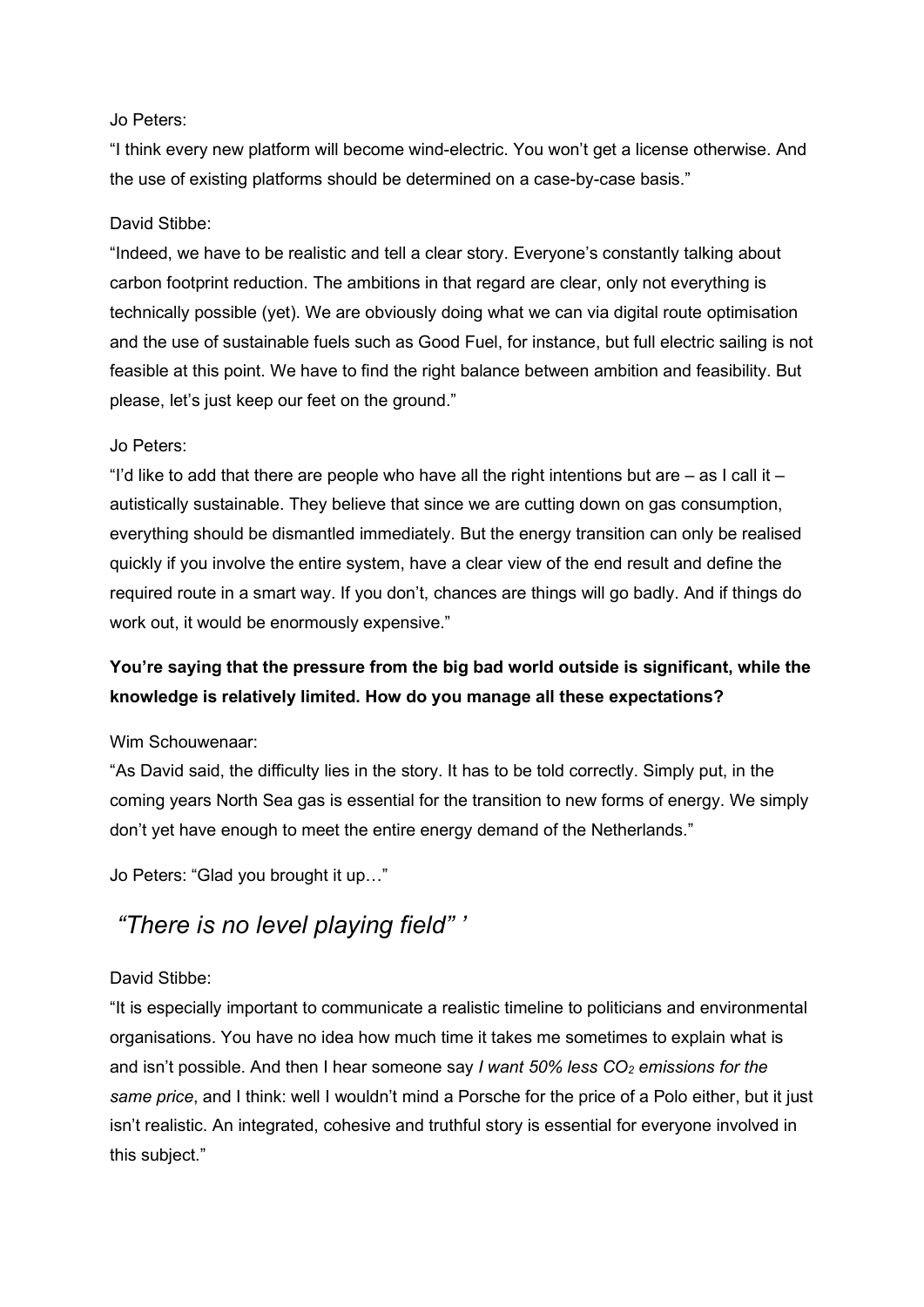# This is directly related to your business, isn't it? How do current developments influence that? I mean COVID, the US election, the low oil & gas prices…

## Wim Schouwenaar:

"Luckily, some of our oil & gas clients also started working in wind. We automatically joined them. And it went quickly, I must say! Especially after we established our facilities in Eemshaven. Since the first offshore wind farms appeared off the coast of IJmuiden, Eemshaven has become the next hotspot. Logistically, the large roll-out of wind at sea actually started there. From Eemshaven we now work for several large players that are active in both markets and will participate in the expansion of new wind farms in the west too. This is important to IJmuiden and Den Helder. All in all, we were able to compensate for the downturn in oil & gas thanks to our involvement in wind. As a provider of helicopter services and as a shipping agent. But you can assume that companies that only depend on oil & gas are struggling."

## Jo Peters:

"That's an understatement. In the nearly 40 years I've been in this business I've never seen it this bad. We are in a perfect storm. Not only have we been dealing with low oil & gas prices over a long period, we've also faced an investment climate that is lagging far behind the surrounding countries. The tax rebate that was supposed to go from 25% to 40% has still not been dealt with by the Dutch parliament so we are losing out to countries like Norway and the UK."

Wim Schouwenaar: "There is no level playing field."

## Jo Peters:

"Exactly. Add to that the millions of investments kept on the shelf because our activities in the North Sea are said to have a harmful effect on an area south of Maastricht. Absolutely ridiculous! And then we're going to be faced with the national  $CO<sub>2</sub>$  tax. Let me spare you the details, but it comes down to the fact that – without the sector having any influence whatsoever – this will cost us more than what the proposed increase in tax rebates would bring in. And then we haven't even started on the operational issues caused by COVID. The only conclusion I can draw is that we are at the heart of an unparalleled storm. The industry is fighting to survive. The only benefit is that things are now so bad that they can only get better."